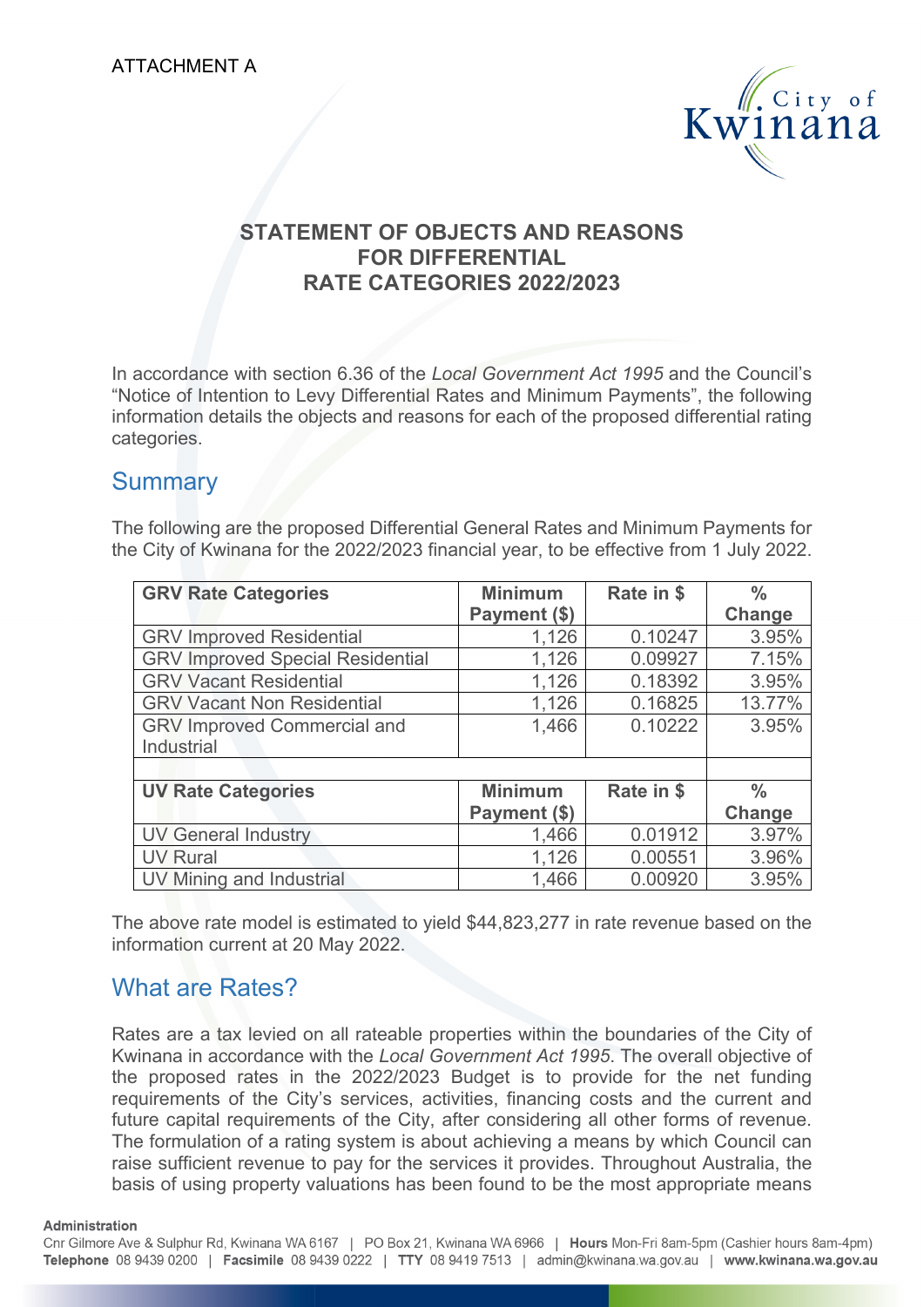

of achieving rating equity; however, the achievement of a wholly equitable rating system for all properties, in all areas, is a difficult task if it is based on the property valuations alone. For this reason, there are refinement options made available, such as differential rating, that the City of Kwinana has elected to use. In Western Australia, land is valued by Landgate Valuation Services (Valuer General's Office – a State Government agency) and those valuations are forwarded to each Local Government. Two types of values are calculated - Gross Rental Value (GRV) which generally applies to urban, non-rural land; and Unimproved Value which generally applies to rural land.

## Rating Provisions – *Local Government Act 1995*

The *Local Government Act 1995* sets out the basis on which differential general rates may be based as follows:

*Section 6.32. Rates and service charges* 

- *(1) When adopting the annual budget, a local government* 
	- *1. in order to make up the budget deficiency, is to impose\* a general rate on rateable land within its district, which rate may be imposed either –* 
		- *(i) uniformly; or*
		- *(ii) differentially*

#### Differential Rates

*Section 6.33. Differential general rates* 

*(1) A local government may impose differential general rates according to any, or a combination, of the following characteristics —* 

*(a) the purpose for which the land is zoned, whether or not under a local planning scheme or improvement scheme in force under the Planning and Development Act 2005; or* 

*(b) a purpose for which the land is held or used as determined by the local government; or* 

*(c) whether or not the land is vacant land; or* 

*(d) any other characteristic or combination of characteristics prescribed.*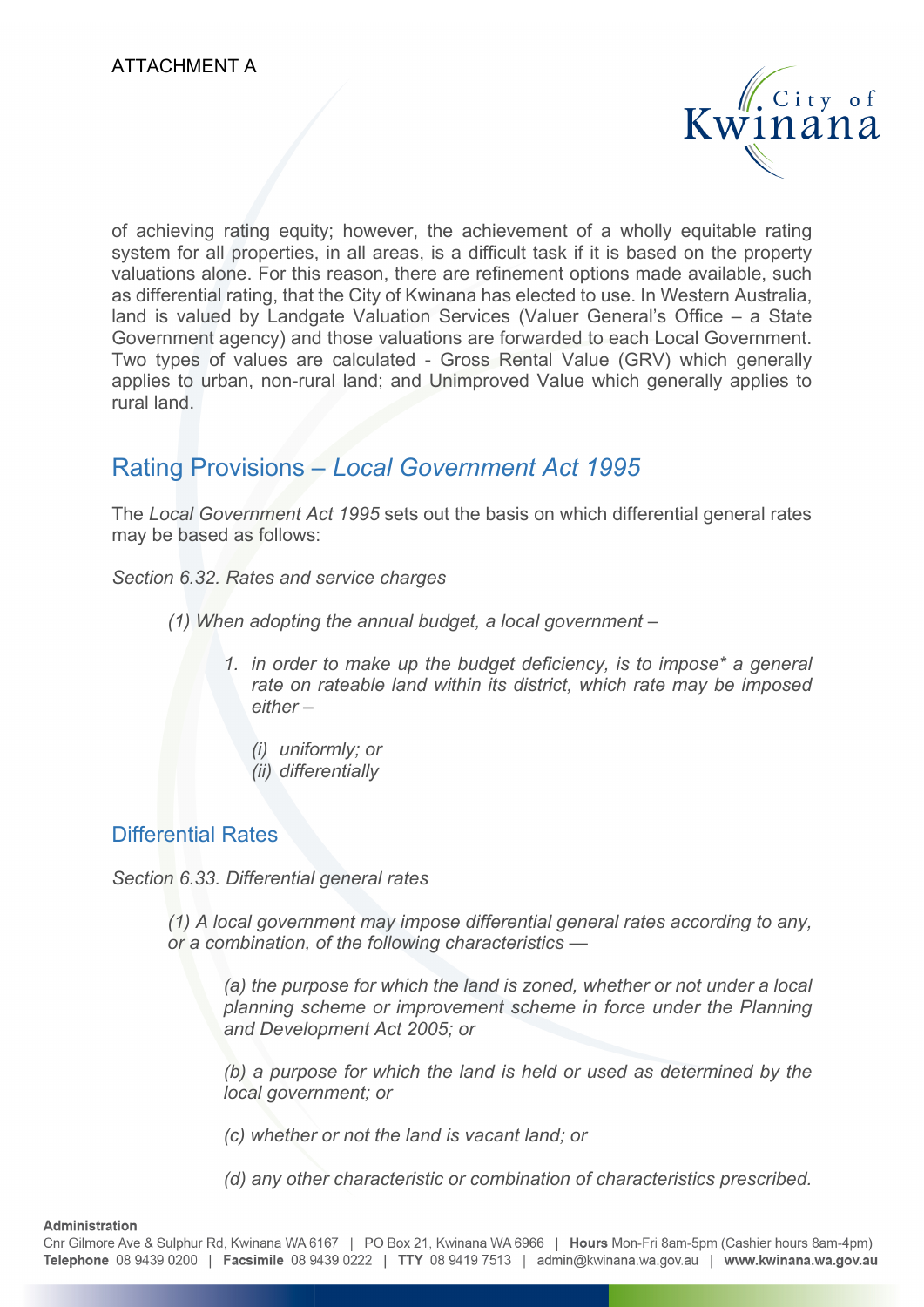

*(2) Regulations may —* 

*(a) specify the characteristics under subsection (1) which a local government is to use; or* 

*(b) limit the characteristics under subsection (1) which a local government is permitted to use.* 

*(3) In imposing a differential general rate a local government is not to, without the approval of the Minister, impose a differential general rate which is more than twice the lowest differential general rate imposed by it.* 

*(4) If during a financial year, the characteristics of any land which form the basis*  for the imposition of a differential general rate have changed, the local *government is not to, on account of that change, amend the assessment of rates payable on that land in respect of that financial year but this subsection does not apply in any case where section 6.40(1)(a) applies.* 

*(5) A differential general rate that a local government purported to impose under this Act before the Local Government Amendment Act 2009 section 39(1)(a) came into operation 1 is to be taken to have been as valid as if the amendment made by that paragraph had been made before the purported imposition of that rate.* 

#### Minimum Payments

#### *Section 6.35. Minimum Payment*

*(1) Subject to this section, a local government may impose on any rateable land in its district a minimum payment which is greater than the general rate which would otherwise be payable on that land.* 

*(2) A minimum payment is to be a general minimum but, subject to subsection (3), a lesser minimum may be imposed in respect of any portion of the district.* 

*(3) In applying subsection (2) the local government is to ensure the general minimum is imposed on not less than —* 

*(a) 50% of the total number of separately rated properties in the district; or* 

*(b) 50% of the number of properties in each category referred to in subsection (6), on which a minimum payment is imposed.*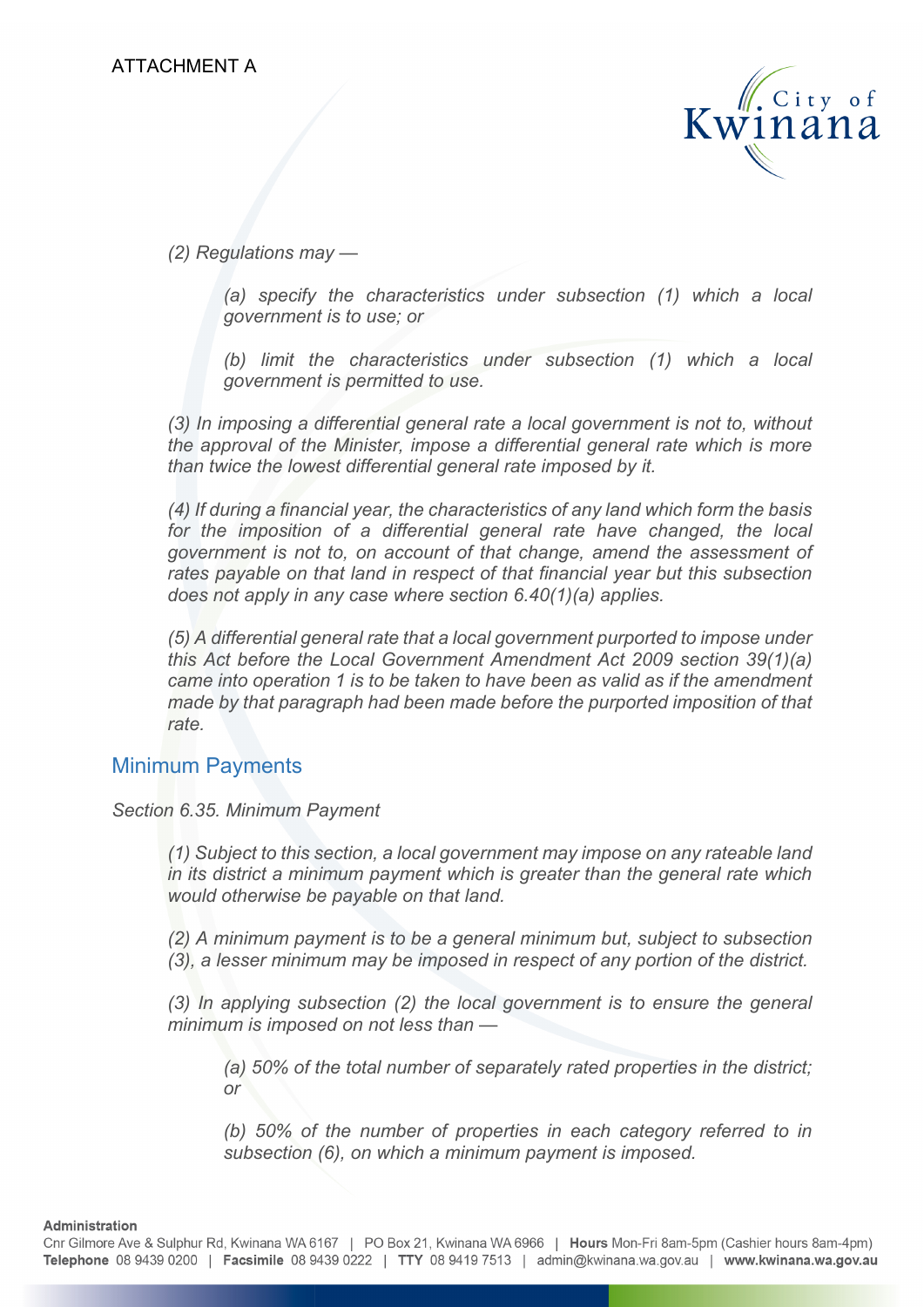

*(4) A minimum payment is not to be imposed on more than the prescribed percentage of —* 

*(a) the number of separately rated properties in the district; or* 

*(b) the number of properties in each category referred to in subsection (6), unless the general minimum does not exceed the prescribed amount.* 

*(5) If a local government imposes a differential general rate on any land on the basis that the land is vacant land it may, with the approval of the Minister, impose a minimum payment in a manner that does not comply with subsections (2), (3) and (4) for that land.* 

*(6) For the purposes of this section a minimum payment is to be applied separately, in accordance with the principles set forth in subsections (2), (3) and (4) in respect of each of the following categories —* 

*(a) to land rated on gross rental value; and* 

*(b) to land rated on unimproved value; and* 

*(c) to each differential rating category where a differential general rate is imposed.* 

#### Gross Rental Value (GRV)

Council has adopted differential rates in its Gross Rental Valuation area utilising the valuations supplied by the Valuer General's Office (VGO) for the following categories:

- 1. GRV Improved Residential
- 2. GRV Improved Special Residential
- 3. GRV Vacant Residential
- 4. GRV Vacant Non Residential
- 5. GRV Improved Commercial and Industrial

It is Council's intention to continue to achieve the rate harmonisation process to achieve a simplified rating structure comprising the following GRV rating categories by 2024/2025:

- 1. Improved Residential
- 2. Vacant
- 3. Improved Commercial and Industrial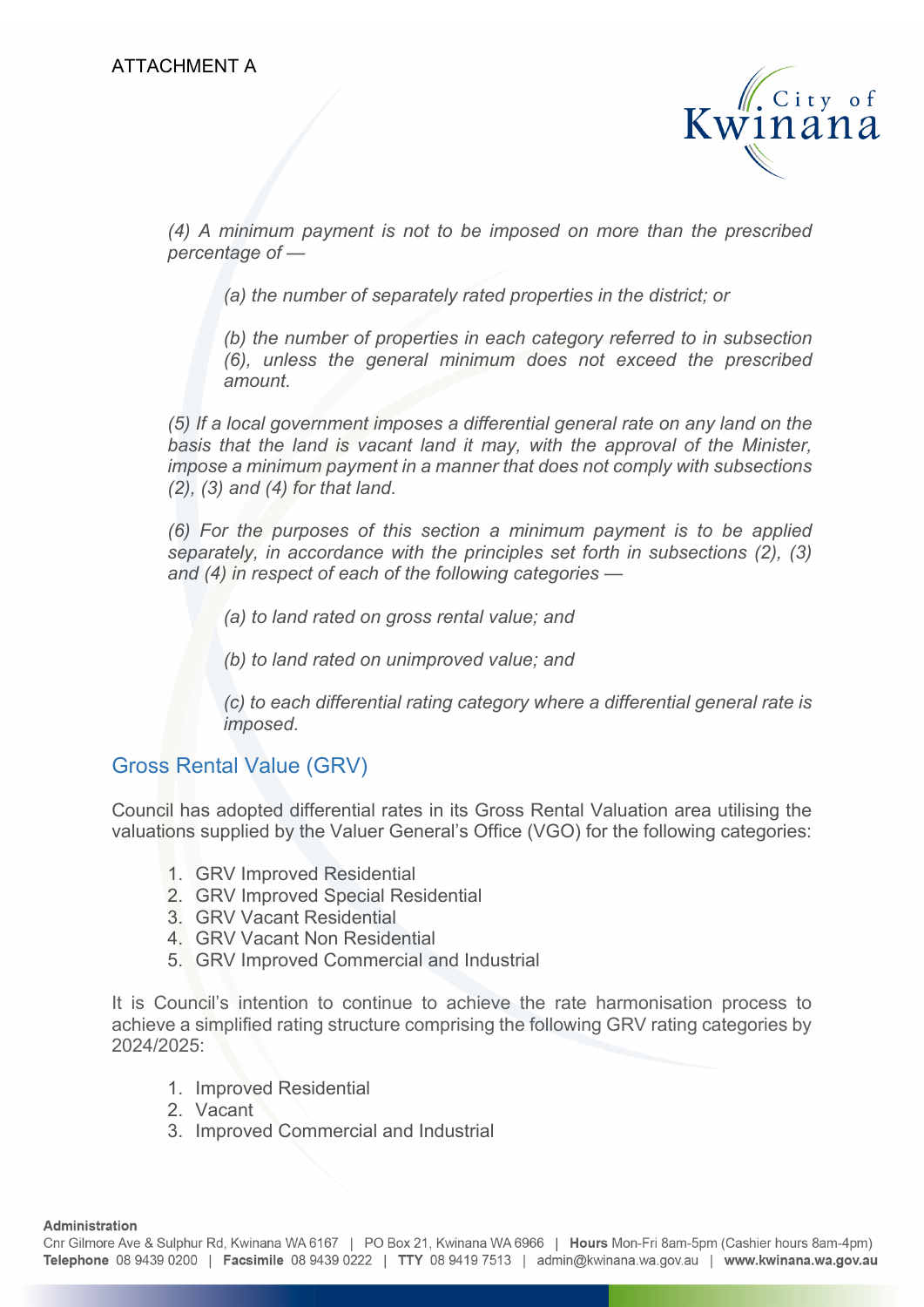

The rates in the dollar are based on the general valuation as supplied by the Valuer General's Office (VGO) in respect of gross rental values (GRV's) effective from 1 July 2020. The VGO is required to maintain valuations of all rateable land in Western Australia for rating and taxing purposes. These values are assessed every three years by Landgate Valuers to complete what is known as a General Valuation. Every property is valued at a date set by the VGO and this is referred to as the Date of Valuation. Rating valuations are therefore assessed at a snapshot in time reflecting the property market for the local area at the same time. This ensures consistency and fairness in the allocation of rates.

**The current GRV has a date of valuation of 1 August 2018**. The GRV is determined by collecting rental evidence to determine the fair rental value for each property. The rental value for a house or other GRV property will be influenced by factors such as age, construction, size, car shelters, pools and location. As the GRV is currently assessed every three years, despite possible changes to the rental market, the GRV remains fixed until the next general valuation.

### Unimproved Valuation (UV)

Council has adopted the following differential general rating categories for UV properties:

- 1. UV General Industry
- 2. UV Mining and Industrial
- 3. UV Rural

The VGO determines unimproved values annually with a valuation roll provided to local governments. The City has completed rates modelling including the revaluations received in effect from 1 July 2022.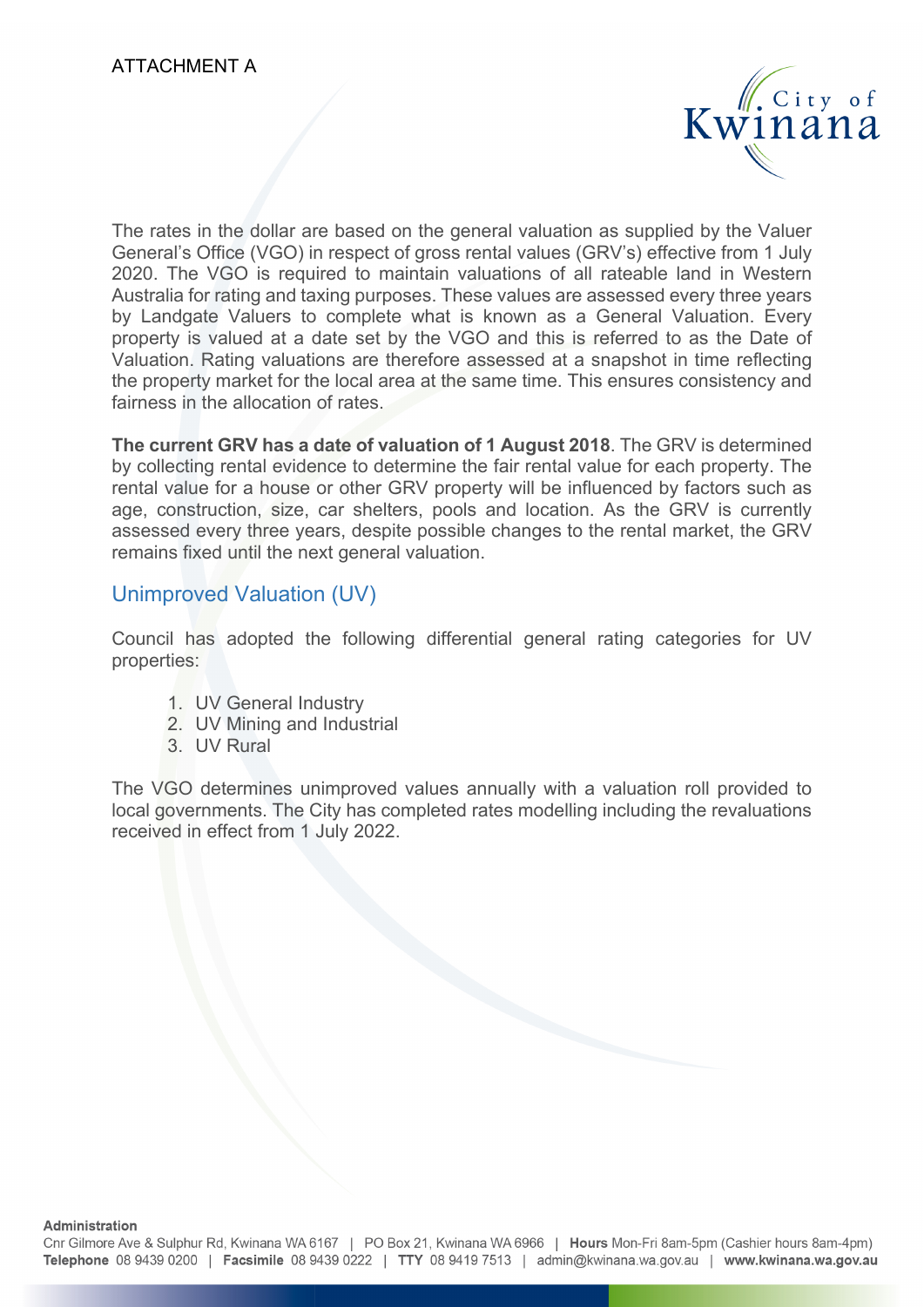

## Proposed Differential General Rates and General Minimum **Payments**

Following are the objects and reasons for each of the differential rating categories and minimum payments for the 2022/2023 financial year.

#### GRV Improved Residential

This differential rate category imposes a differential general rate on land valued on a gross rental value basis, which is zoned for the purpose of:

- (a) Residential under Local Planning Scheme No 2 and is not vacant land, excluding land held or used for Commercial purposes; or
- (b) Special Residential under Local Planning Scheme No 2 and is not vacant land; or
- (c) Town Centre Residential under Local Planning Scheme No 3 and is not vacant land; or
- (d) Kwinana Town Centre under Local Planning Scheme No 2 and is held or used for residential purposes or is residential under an approved Local Structure Plan and is not vacant land; or
- (e) Development under Local Planning Scheme No 2 and Residential under an approved Local Structure Plan and is not vacant land; or
- (f) Development under Local Planning Scheme No 2 and Mixed Use under an approved Local Structure Plan and is held or used for residential purposes and is not vacant land; or
- (g) General Industry under Local Planning Scheme No 2 and is held or used for residential purposes under non-conforming use rights.

The object of this rate is to apply a base differential general rate to land zoned and used for residential purposes and to act as the City's benchmark differential rate by which all other GRV rated properties are assessed.

The reason for this rate is to ensure that all ratepayers make a reasonable contribution towards the ongoing maintenance and provision of works, services and facilities throughout the City.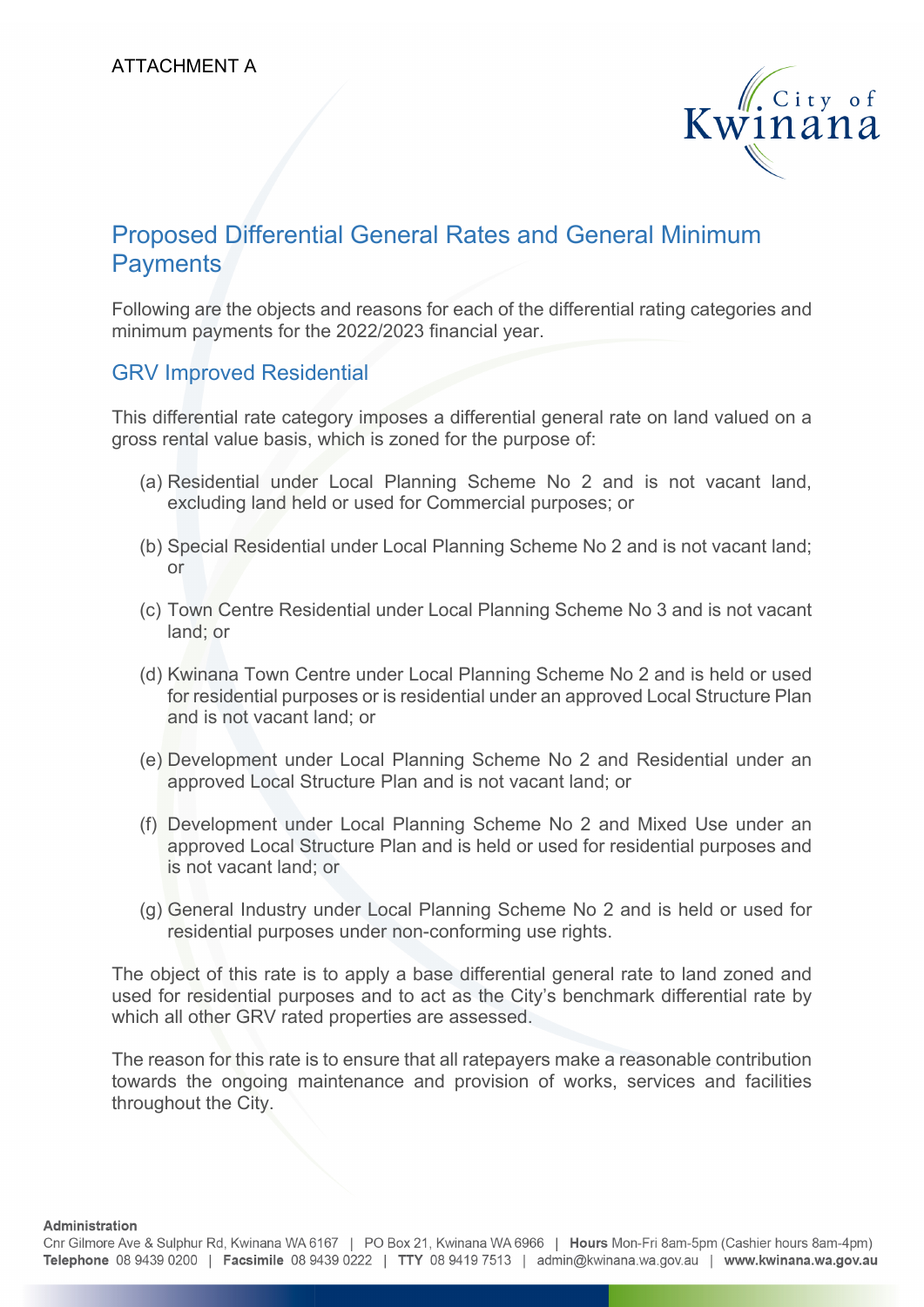

The proposed rate in the dollar for this category is 10.247 cents, with a minimum payment of \$1,126. It will be applied to 16,281 of the City's rateable properties and deliver 53.49% of the proposed rate income.

#### GRV Improved Special Residential

This differential rate category imposes a differential general rate on land valued on a gross rental value basis, which is:

- (a) zoned for the purpose of:
	- (i) Special Rural under Local Planning Scheme No 2 and is not vacant land; or
	- (ii) Urban or Urban Deferred under the Metropolitan Region Scheme and is not vacant land; or
	- (iii) Rural A under Local Planning Scheme No 2 and is not vacant land; or
	- (iv) Rural Water Resource under Local Planning Scheme No 2 and is not vacant land; or
	- (v) Rural under the Metropolitan Regional Scheme and is not vacant land; or
	- (vi) Development under Local Planning Scheme No 2 and is not vacant land; or
	- (vii) Park, Recreation and Drainage under Local Planning Scheme No 2 and is not vacant land; or
	- (viii) Railways under Metropolitan Regional Scheme and is not vacant land; or
- (b) held or used for residential purposes under a Master Plan adopted pursuant to Part 3 of the *Hope Valley-Wattleup Redevelopment Act 2000* and is not vacant land; and
- (c) held or used for residential purposes referred to in paragraphs (a) or (b).

The object of this rate category is to provide a lower differential rate for proposed characteristics under Improved Special Residential a) (i) to (vi) which is consistent with access to and provision of services to residential properties in a rural setting.

The reason for this rate is to reflect the lower demand on City resources, such as, lower impacts on transport infrastructure, when compared to the other GRV differential rating categories.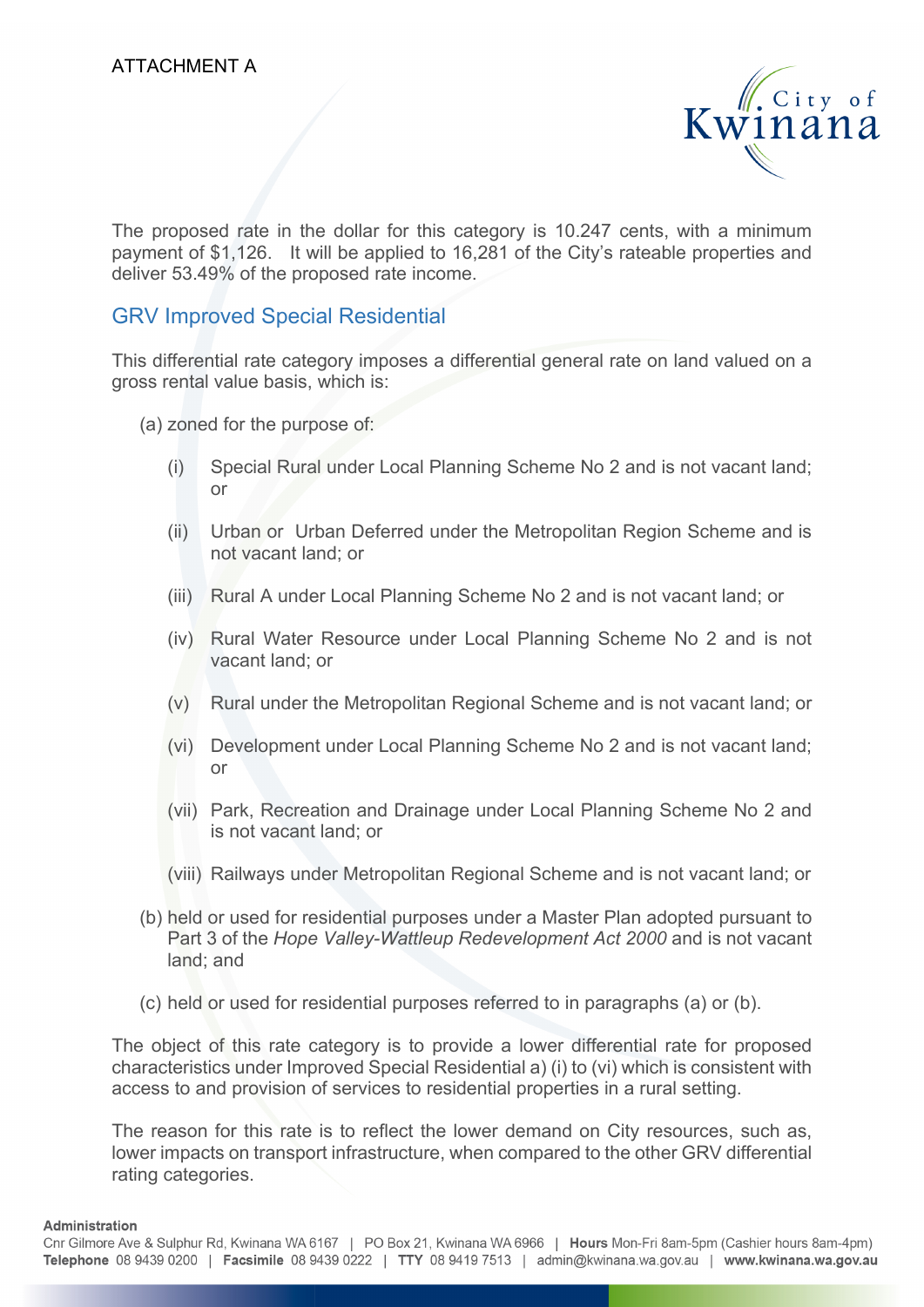

The proposed rate in the dollar for this category is 9.927 cents, with a minimum payment of \$1,126. It will be applied to 832 of the City's rateable properties and deliver 3.76% of the proposed rate income.

### GRV Vacant Residential

This differential rate category imposes a differential general rate on land valued on a gross rental value basis, which is vacant land and is:

(a) zoned for the purpose of:

- i. Residential under Local Planning Scheme No 2; or
- ii. Special Residential under Local Planning Scheme No 2; or
- iii. Special Rural under Local Planning Scheme No 2; or
- iv. Rural A under Local Planning Scheme No 2; or
- v. Rural Water Resource under Local Planning Scheme No 2; or
- vi. Rural under Metropolitan Regional Scheme
- vii. Town Centre Residential under Local Planning Scheme No 2; or
- viii. Kwinana Town Centre under Local Planning Scheme No 2; or
- ix. Development under Local Planning Scheme No 2; or
- x. Urban or Urban Deferred under Metropolitan Regional Scheme;

and

(b) held for residential purposes.

The object of this rate is to ensure that all ratepayers make a reasonable contribution towards the ongoing maintenance and provision of works, services and facilities throughout the City.

The proposed rate in the dollar for this category is 18.392 cents, with a minimum payment of \$1,126. It will be applied to 1,500 of the City's rateable properties and deliver 5.77% of the proposed rate income.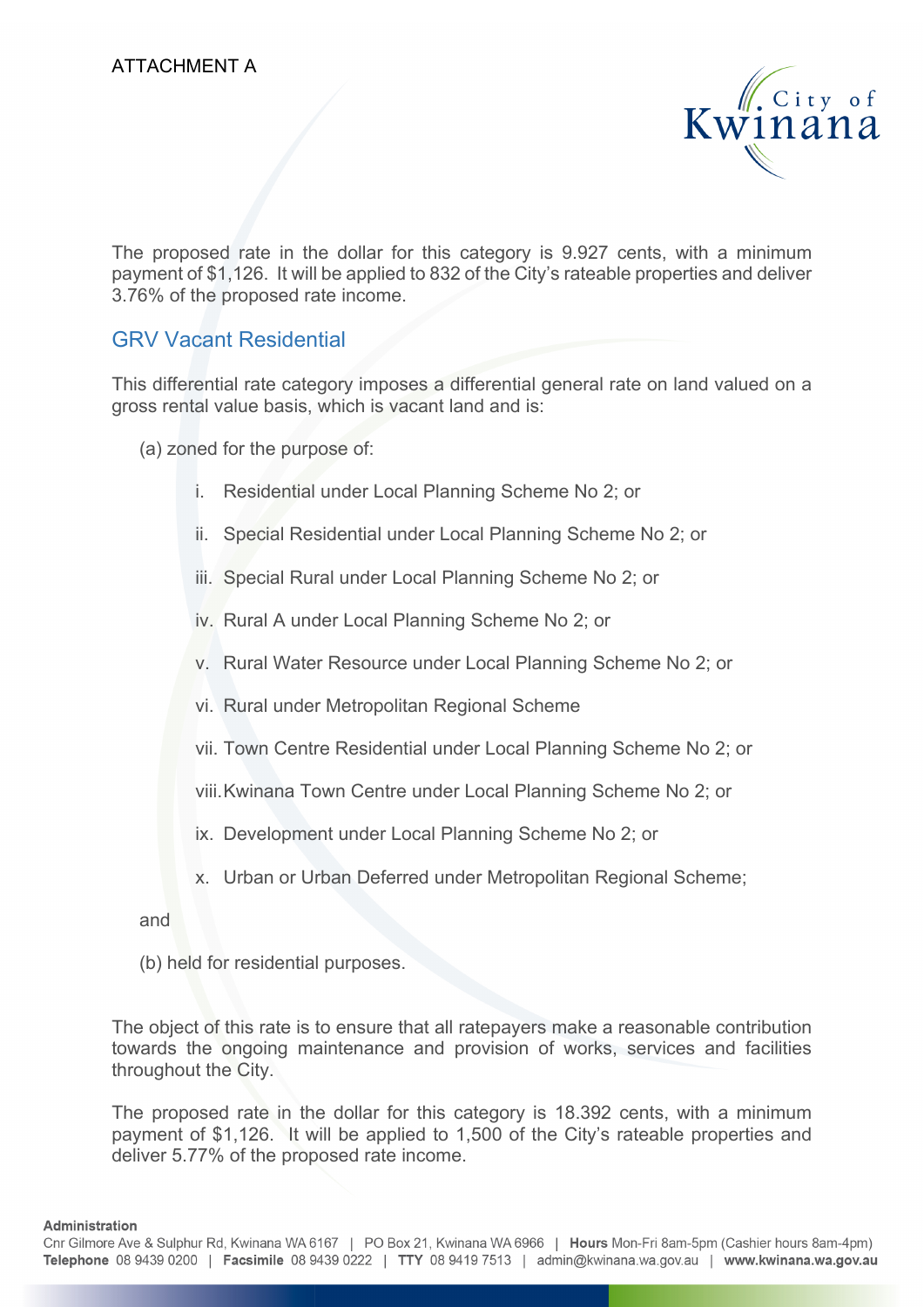

### GRV Vacant – Non Residential

This differential rate category imposes a differential general rate on land valued on a gross rental value basis, which is vacant land and is zoned for any other purposes/uses other than residential.

The object of this rate is to ensure that all ratepayers make a reasonable contribution towards the ongoing maintenance and provision of works, services and facilities throughout the City. The reason that this rate is lower than the Vacant Residential category is because these ratepayers are less likely to access all of the services and facilities provided by the City.

The proposed rate in the dollar for this category is 16.825 cents, with a minimum payment of \$1,126. It will be applied to 80 of the City's rateable properties and deliver 2.22% of the proposed rate income.

#### GRV Improved Industrial and Commercial

This differential rate category imposes a differential general rate on land valued on a gross rental value basis, which is:

(a) zoned for the purpose of:

- (i) Light Industry under Local Planning Scheme No 2; or
- (ii) Commercial under Local Planning Scheme No 2; or
- (iii) Kwinana Town Centre under Local Planning Scheme No 2 and held or used for Light Industrial or Commercial purposes; or
- (iv) Mixed Business under Local Planning Scheme No 2; or
- (v) Special Use under Local Planning Scheme No 2; or
- (vi) General Town Centre under Local Planning Scheme No 3; or
- (vii) Shopping/Business under Local Planning Scheme No 3; or
- (viii) Market Square under Local Planning Scheme No 3; or
- (ix) Mixed Use under Local Planning Scheme No 2; or
- (x) Residential under Local Planning Scheme No 2 and held or used for Light Industrial or Commercial purposes; or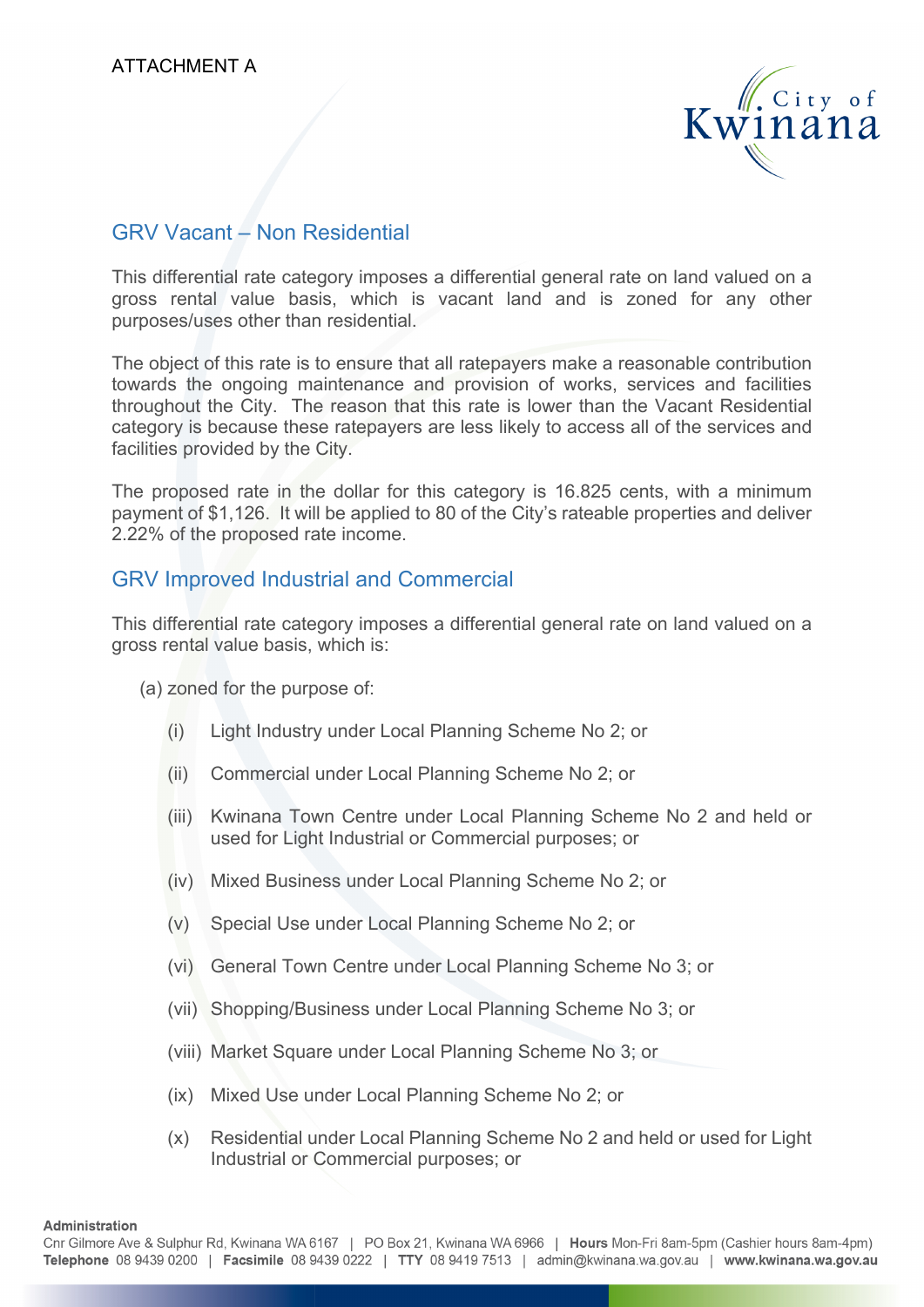

- (xi) Development under the Local Planning Scheme No 2 and Mixed Use or any other purpose referred to in paragraph  $(a)(i)-(ix)$  under an approved Local Structure Plan; or
- (xii) Parks and Recreation under the Metropolitan Regional Scheme and held or used for Light Industrial or Commercial purposes; or
- (xiii) General Industry or Service Commercial under Local Planning Scheme No. 2; or
- (xiv) Public purposes under Local Planning Scheme No. 2 or Public purposes – special uses under the Metropolitan Regional Scheme and held or used for Light Industrial or Commercial purposes; or
- (xv) Park recreation and drainage under Local Planning Scheme No. 2 and held or used for Light Industrial or Commercial purposes
- (xvi) Special Rural under Local Planning Scheme No. 2 and held or used for Light Industrial or Commercial purposes
- (xvii) Industrial use under a Master Plan adopted pursuant to Part 3 of the *Hope Valley-Wattleup Redevelopment Act* 2000; or
- (xviii) Railways under the Metropolitan Regional Scheme; or
- (xix) Port installations under the Metropolitan Regional Scheme; or
- (xx) Industrial under the Metropolitan Regional Scheme; or
- (xxi) Rural A under Local Planning Scheme No. 2;

and

(b) is not vacant land.

The object of this rate category is to apply a higher differential rate so as to raise additional revenue to offset the increased costs associated with service provision to these properties.

The reason for this rate is that a higher differential rate is required to meet the higher level of service costs associated with Commercial and Industrial properties and the localities within which they are situated, including costs of: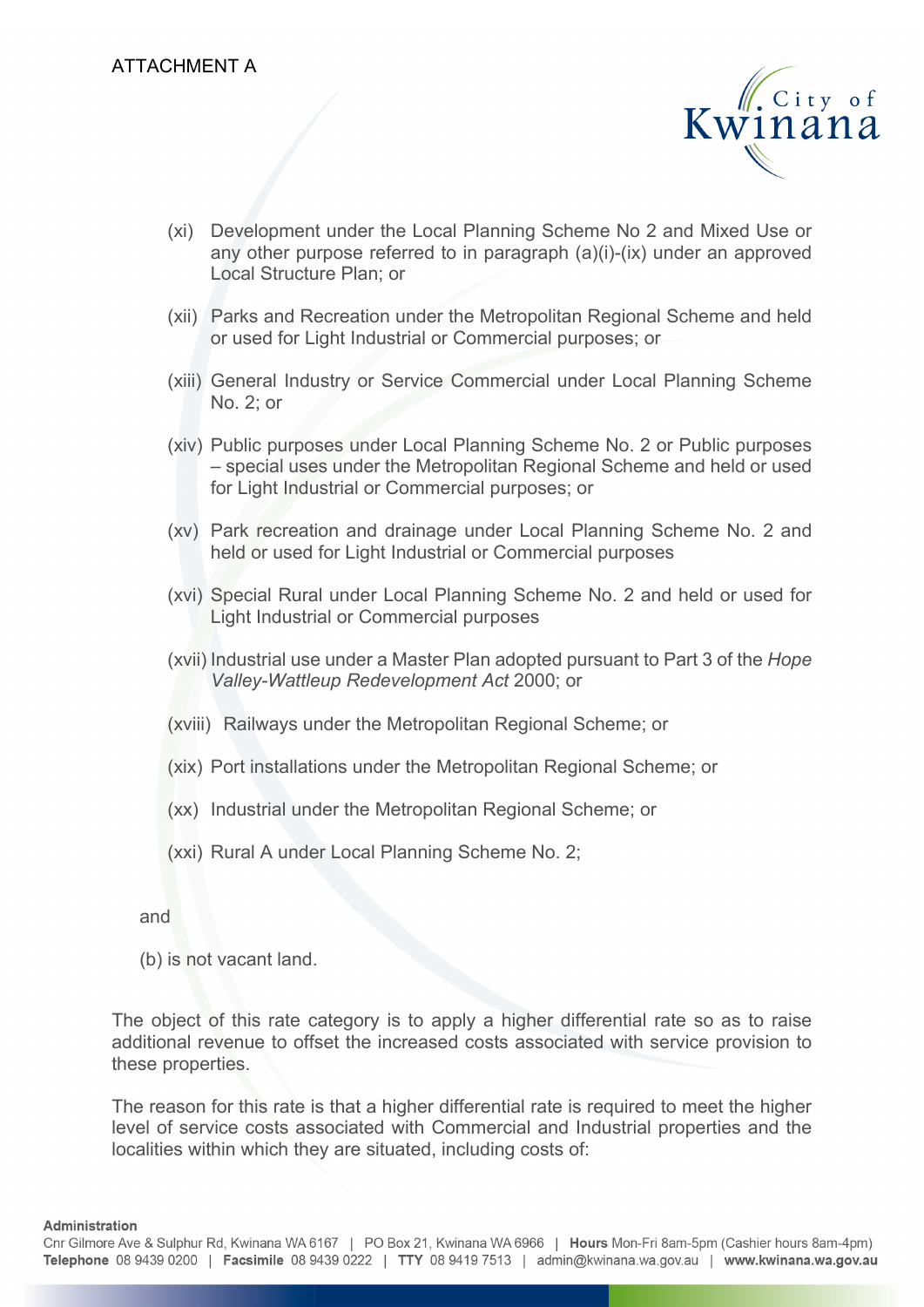

- (a) provision and maintenance of transport and streetscape infrastructure including renewal/refurbishment infrastructure, car parking and traffic treatments; and
- (b) the management, administration and delivery of marketing activities aimed at enhancing the economic and social viability, and the general amenity of the Kwinana commercial and industrial areas.

The proposed rate in the dollar for this category is 10.222 cents, with a minimum payment of \$1,466. It will be applied to 575 of the City's rateable properties and deliver 25.65% of the proposed rate income.

#### UV General Industry

Zoned for the purpose of General Industry under Local Planning Scheme No 2.

The object of this rate category is to raise additional revenue to offset the costs associated with increased maintenance of infrastructure and higher levels of service provided to or associated with properties in this category.

The reason for this rate is to meet a significant proportion of the additional costs involved in servicing properties within this rate category, which include but are not limited to major outlays for transport infrastructure maintenance and renewal/refurbishment and significant costs relating to monitoring of land use and environmental impacts.

The proposed rate in the dollar for this category is 1.912 cents, with a minimum payment of \$1,466. It will be applied to 3 of the City's rateable properties and deliver 5.17% of the proposed rate income.

#### UV Mining and Industrial

This differential rate category imposes a differential general rate on land valued on an unimproved value (UV) basis, which is:

- (a) zoned for the purpose of Rural B under Local Planning Scheme No 2; or
- (b) held or used for industrial, extractive industry or quarrying purposes under a Master Plan adopted pursuant to Part 3 of the *Hope Valley-Wattleup Redevelopment Act 2000*; or
- (c) zoned for the purpose of Rural A under Local Planning Scheme No 2 and held or used for industrial, extractive industry or quarrying purposes.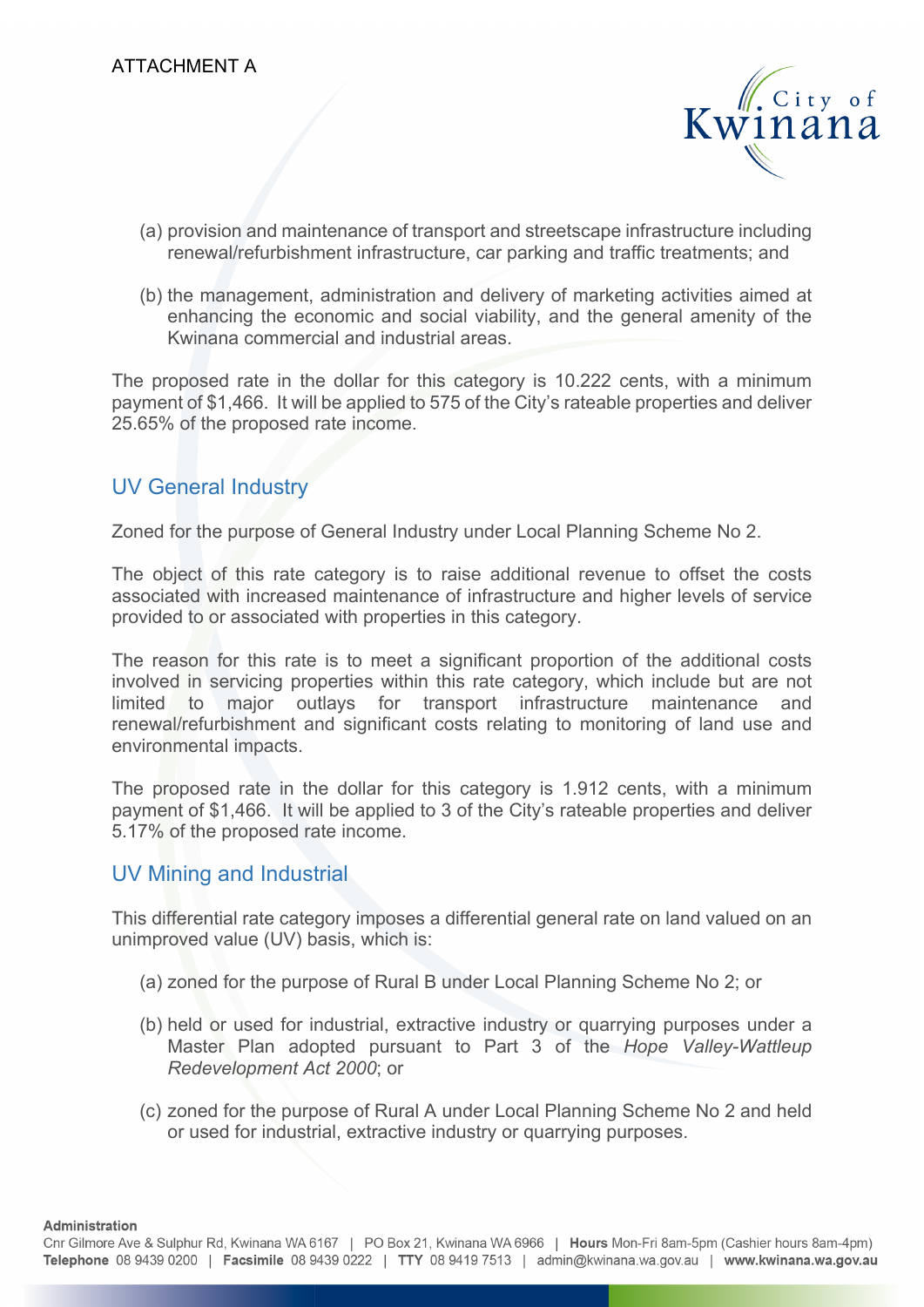

The object of this rate category is to raise additional revenue to offset the costs associated with increased maintenance of infrastructure and higher levels of service provided to properties in this category.

The reason for this rate is the need to offset the higher level of costs associated in servicing these properties, including the costs of transport infrastructure maintenance and renewal/refurbishment, and costs relating to monitoring of land use and environmental impacts.

The proposed rate in the dollar for this category is 0.920 cents, with a minimum payment of \$1,466. It will be applied to 48 of the City's rateable properties and deliver 1.11% of the proposed rate income.

#### UV Rural

This differential rate category imposes a differential general rate on land valued on an unimproved value (UV) basis which is predominantly used or held for rural pursuits, rural industry or intensive agriculture, and:

- (a) is not zoned for the purpose of General Industry under Local Planning Scheme No 2; or
- (b) is not zoned for the purpose of Rural B under Local Planning Scheme No 2; or
- (c) is not held or used for industrial, extractive industry or quarrying purposes under a Master Plan adopted pursuant to Part 3 of the *Hope Valley-Wattleup Redevelopment Act 2000*.

The object of this rate category is to impose a differential rate commensurate with the rural use of land, which additionally is to act as the City's benchmark differential UV rate and is considered to be the base rate by which all other UV rated properties are assessed.

The reason for this rate is to ensure that all ratepayers on rural land make a reasonable contribution towards the ongoing maintenance and provision of works, services and facilities throughout the City.

The proposed rate in the dollar for this category is 0.551 cents, with a minimum payment of \$1,126. It will be applied to 144 of the City's rateable properties and deliver 2.82% of the proposed rate income.